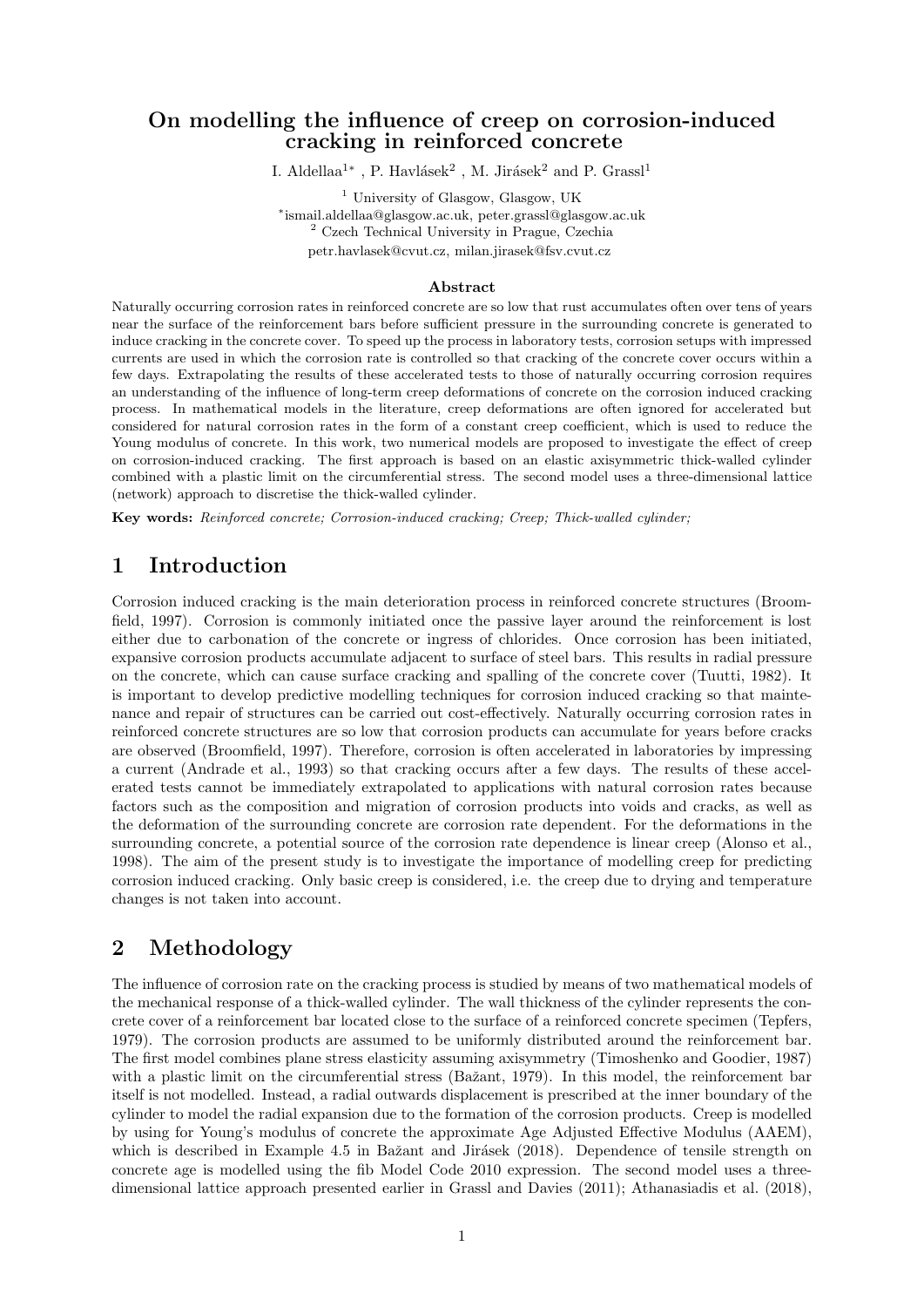

Figure 1: (a) Geometry of the thick-walled cylinder. The out-of-plane thickness is 10 mm. (b) Effective Young's modulus obtained from the lattice approach, AAEM used in the axisymmetric model and tensile strength as a function of time. The moduli and tensile strength are normalised by their short term values at 28 days.

which is based on the concept of rigid body spring networks (Yip et al., 2005). Autocorrelated random fields for tensile and compressive strengths are used to represent the meso-structure of concrete. Creep is modelled using the microprestress-solidification theory (MPS) implemented in OOFEM (Jirásek and Havlásek, 2014), which for basic creep provides a material response which is identical to the basic creep compliance function of the B3 model (Bažant and Baweja, 1995). Again, fib Model Code 2010 is used to model the age dependent tensile strength.

The geometry of the thick-walled cylinder used in this study is shown in Figure 1a. The radius of the reinforcement bar is  $r_i = 8$  mm and the outer radius of the concrete cylinder is  $r_o = 58$  mm, which corresponds to a concrete cover of 50 mm. The out-of-plane thickness of the specimen is 10 mm. For the axisymmetric model, plane-stress conditions are assumed. The ratio of the corrosion penetration (loss of steel) layer  $dx_{\text{cor}}$  in  $\mu$ m over time dt in days is linked to the corrosion rate  $i_{\text{cor}}$  in  $\mu$ A/cm<sup>2</sup> as

$$
dx_{\rm cor}/dt = 0.0315i_{\rm cor} \tag{1}
$$

where 0.0315 is a factor to convert  $\mu$ m/day into  $\mu$ A/cm<sup>2</sup> as stated in Molina et al. (1993). In the analysis, it is assumed that the corrosion penetration layer  $dx_{cor}$  is so thin that it is acceptable to calculate the radial expansion as  $du_{\text{cor}} = (\alpha - 1)dx_{\text{cor}}$  where an expansion factor of  $\alpha = 2$  is used, as in many studies before. Therefore,  $du_{\text{cor}} = dx_{\text{cor}}$ .

### 3 Analyses

Analyses with the elastic-axisymmetric and lattice models for different corrosion rates  $i_{cor} = 0.1, 1, 10$ , 100, 1000 and 10000  $\mu$ A/cm<sup>2</sup> are performed to determine the amount of corrosion penetration at which the strength of the thick-walled cylinder is reached. For all analyses, corrosion starts at 28 days. Here  $i_{\text{cor}} = 100 \mu\text{A/cm}^2$  is a typical corrosion rate of accelerated tests for which cracking is reached within a few days, whereas  $i_{cor} = 0.1 \mu A/cm^2$  is a low corrosion rate typical for naturally occurring corrosion with cracking occurring after several years. The parameters of the two models were calibrated so that a tensile strength of  $f_t = 3$  MPa and a Young's modulus of  $E = 30$  GPa was obtained for short term loading at 28 days. For the axisymmetric model, the results are obtained in the form of the critical inner radial displacement (which is equal to the critical corrosion penetration) which results in failure of the cylinder. The lattice model, which is based on a three-dimensional discretisation of the thick-walled cylinder provides detailed information about crack patterns and force distributions at different stages of the analysis. Since the lattice model uses random fields to represent the meso-structure of concrete, six simulations for each corrosion rate are performed. In Figure 2, the results of one of these random simulations for  $i_{\rm cor} = 100 \mu A/cm^2$  are shown in the form of a) normalised average pressure versus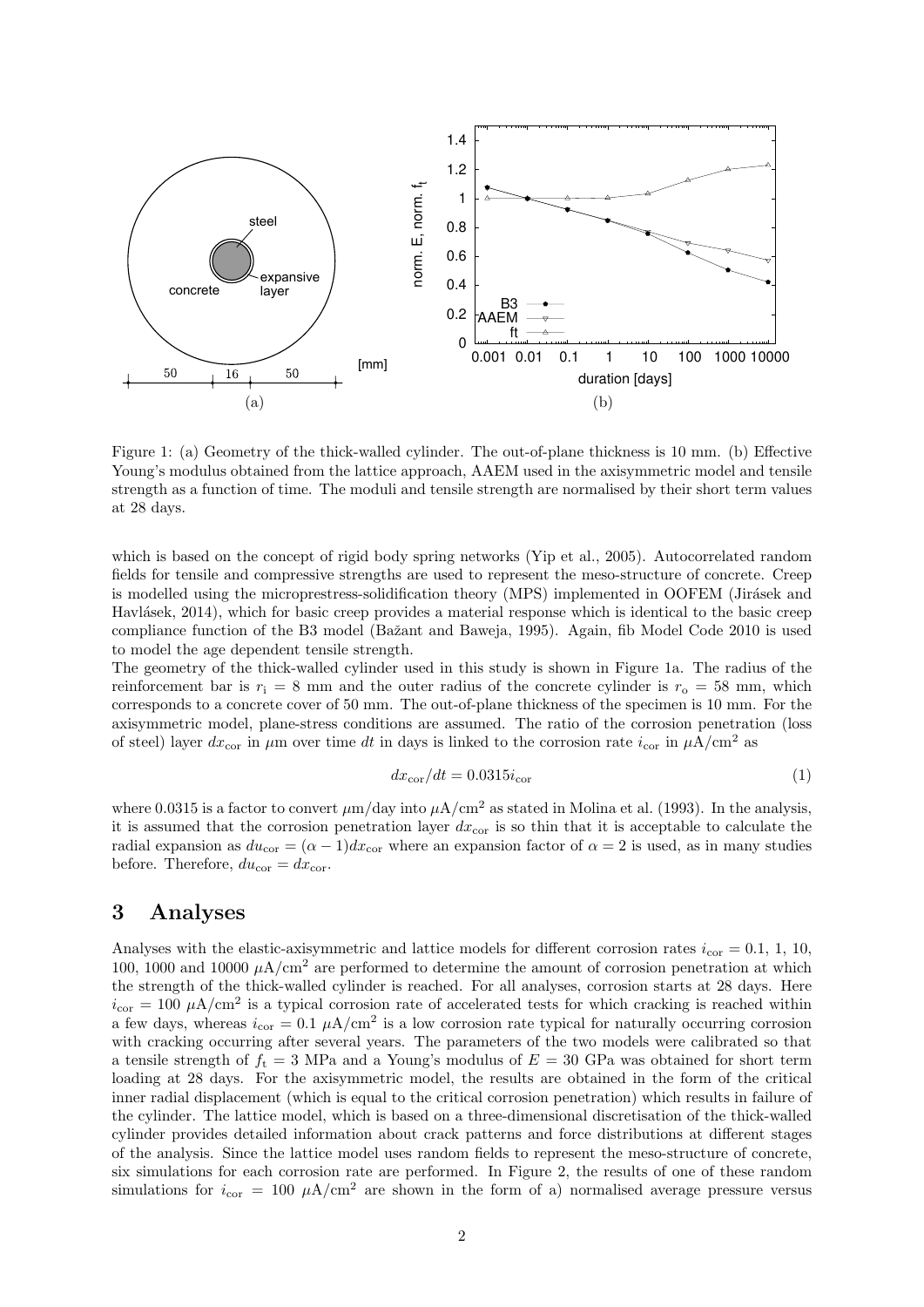

Figure 2: (a) Normalised average pressure versus corrosion penetration curve of one random analysis for  $i_{\rm cor} = 100 \mu A/cm^2$  for the lattice model and the elastic response for the axisymmetric model. (b) Crack patterns for the stage marked in (a). The coloured mid-crosssections indicate elements with an equivalent crack width  $\bar{w}_c > 2 \mu m$ .

corrosion penetration and b) crack patterns at peak pressure. The peak of the pressure versus crack penetration curve is taken as the strength of the thick-walled cylinder for which the critical corrosion penetration is reached.

The influence of creep is presented in Figure 3 in the form of the critical corrosion penetration, i.e. the corrosion penetration at the strength of the cylinder, versus the corrosion rate.



Figure 3: Critical corrosion penetration versus corrosion rate for lattice and elastic model.

From the results it can be seen that the axisymmetric model with its elastic pre-peak response shows a strong dependence of the critical corrosion penetration on the corrosion rate. The critical corrosion penetration at an accelerated rate of  $i_{\text{cor}} = 100 \ \mu\text{A}/\text{cm}^2$  is only half of the penetration at a natural rate of  $i_{\text{cor}} = 0.1 \ \mu\text{A}/\text{cm}^2$ . However, for the three-dimensional lattice model, which exihibts a strongly nonlinear response in the pre-peak, the corrosion rate has a very small influence on the corrosion penetration.